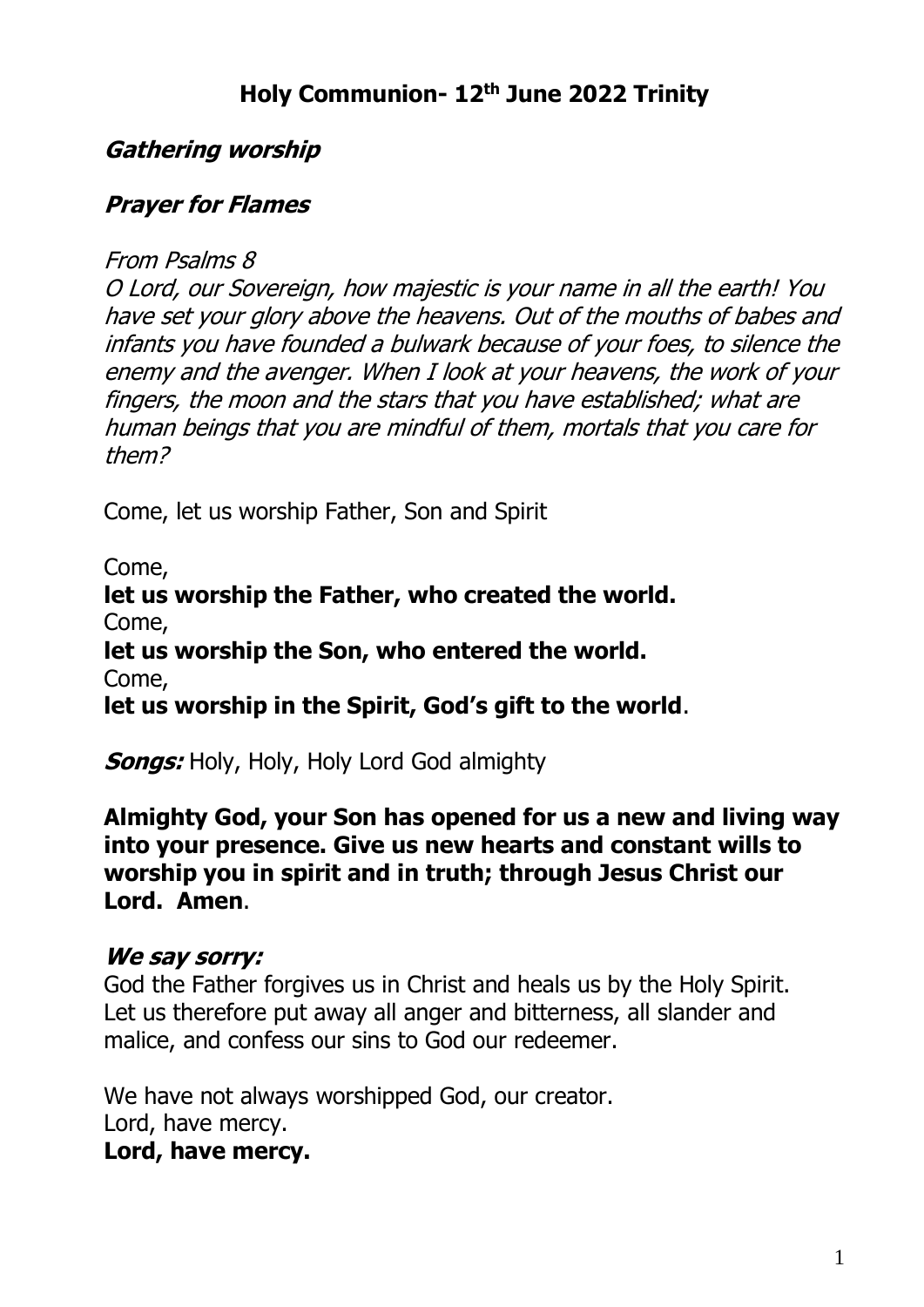We have not always followed Christ, our Saviour. Christ, have mercy. **Christ, have mercy.** We have not always trusted in the Spirit, our guide. Lord, have mercy. **Lord, have mercy.**

**O King enthroned on high, filling the earth with your glory: holy is your name, Lord God almighty. In our sinfulness we cry to you to take our guilt away, and to cleanse our lips to speak your word, through Jesus Christ our Lord. Amen.**

**Praise:** King of Kings, Father we love you

#### **Prayer for Trinity Sunday:**

**Holy God, faithful and unchanging: enlarge our minds with the knowledge of your truth, and draw us more deeply into the mystery of your love, that we may truly worship you, Father, Son and Holy Spirit, one God, now and forever. Amen**

**New Testament reading:** Romans 5:15

**Gospel reading:** Here the gospel according to John **Glory to You O Lord** John 16:12-15 This is the Gospel of the Lord **Praise to you O Christ**

**Sermon and Silent reflection** followed by

*Our belief:* Our Father everlasting

**The prayers:** Merciful Father, **accept these prayers for the sake of your Son, our Saviour Jesus Christ. Amen.**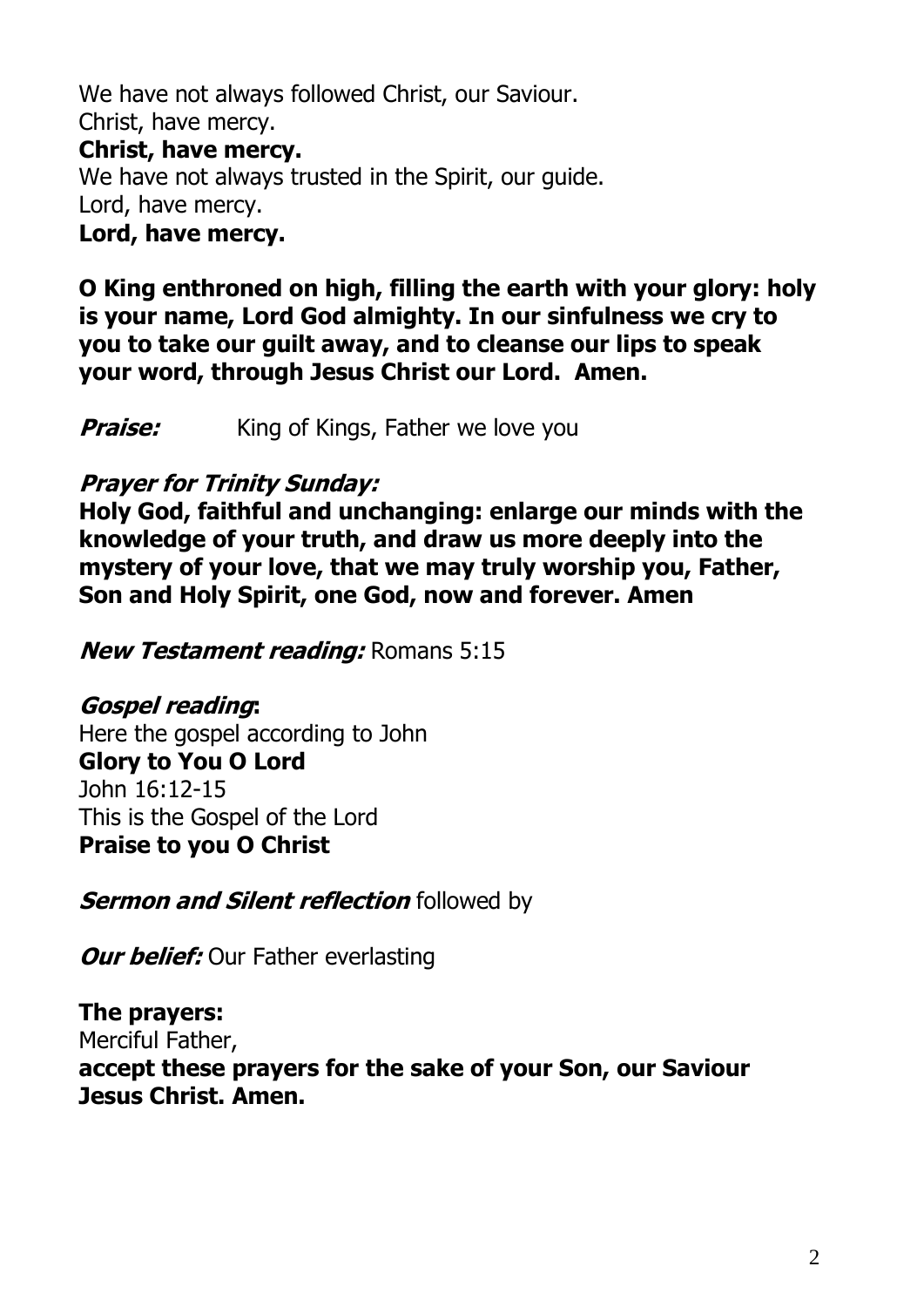### **The peace:**

Peace to you from God our heavenly Father. Peace from his Son Jesus Christ who is our peace. Peace from the Holy Spirit, the life-giver. The peace of the triune God be always with you.

The peace of the Lord be always with you **and also with you.**

**Offertory hymn:** Behold the lamb

### **The communion:**

Pour upon the poverty of our love and the weakness of our praise the transforming fire of thy presence.

The Lord be with you, **and also with you.**

Lift up your hearts. **We lift them to the Lord.**

Let us give thanks to the Lord our God. **It is right to give thanks and praise.**

...we say for ever of your glory:

**Holy, holy, holy Lord, God of power and might, heaven and earth are full of your glory. Hosanna in the highest. Blessed is he who comes in the name of the Lord. Hosanna in the highest.**

...until he comes in glory.

**Christ has died: Christ is risen: Christ will come again.**

for ever and ever. **Amen.**

# **The Lord's prayer:**

As our Saviour taught us, so we pray

**Our Father in heaven, hallowed be your name, your kingdom come, your will be done, on earth as in heaven. Give us today our daily bread. Forgive us our sins as we forgive those who**